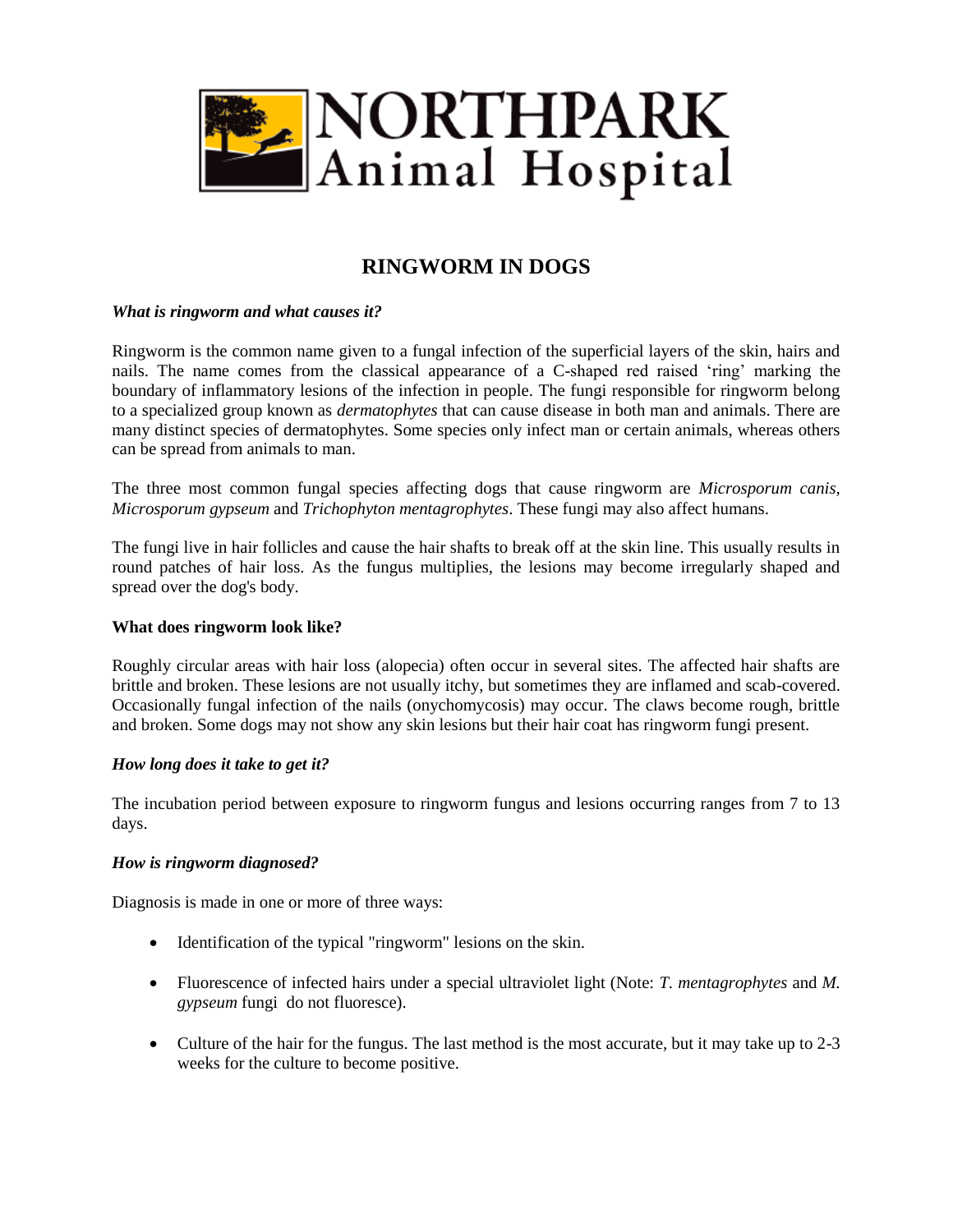There are a number of causes of hair loss in dogs. Additional tests may be required before a diagnosis of ringworm can be determined.

# *How is it transmitted?*

Transmission occurs by direct contact between infected and non-infected individuals. It may be passed from dogs to cats and visa versa. It may also be passed from dogs or cats to people and visa versa. If your child has ringworm, he or she may have acquired it from your pet or from another child at school. Adult humans usually are resistant to infection unless there is a break in the skin (a scratch, etc.), but children are quite susceptible. If you or your family members have suspicious skin lesions, check with your family physician.

Transmission may also occur from the infected environment. The fungal spores may live in bedding or carpet for several months. They may be killed with a dilution of chlorine bleach and water: 1 pint of chlorine bleach (500 ml) in a gallon of water (4 liters) where it is feasible to use it.

## *How is ringworm treated?*

There are several means of treatment. The specific method(s) chosen for your dog will depend on the severity of the infection, how many pets are involved, if there are children in the household, and how difficult it will be to disinfect your pets' environment.

Two main forms of treatment can be used for dogs with ringworm: topical therapy (application of creams, ointments or shampoos) and systemic therapy (administration of anti-fungal drugs by mouth). In addition, attention must also be given to cleaning the environment.

# **1. Topical treatment**

Occasionally, topical therapy is used alone for treatment of ringworm, but more commonly it is used in combination with oral medications. Various creams and ointments are available to apply to localized areas of skin affected by ringworm. If there is more generalized disease, your veterinarian may recommend using a medicated shampoo. It is extremely important *only* to use preparations that have been specifically provided or recommended by your veterinarian for topical treatment of dogs.

## **2. Oral treatment**

For most cases of ringworm, effective treatment will require administration of an oral anti-fungal drug. The most widely used drug for this purpose is griseofulvin, although newer alternative drugs are now available. The response of individual dogs to treatment varies and it is important that therapy is not stopped too soon otherwise the disease may recur. Treatment must usually be continued for a minimum of six weeks, and in some cases much longer therapy is required. If there is more than one dog in the household, it is possible either to try and separate infected from non-infected dogs and just treat the infected ones, or in some situations it may be preferable to treat all of the dogs. Your veterinarian will be able to advise you on the best treatment given your own circumstances.

## **3. Environmental cleaning**

Hairs infected with ringworm contain numerous microscopic fungal spores that can be shed into the environment. Infection of other animals and humans can occur either by direct contact with an